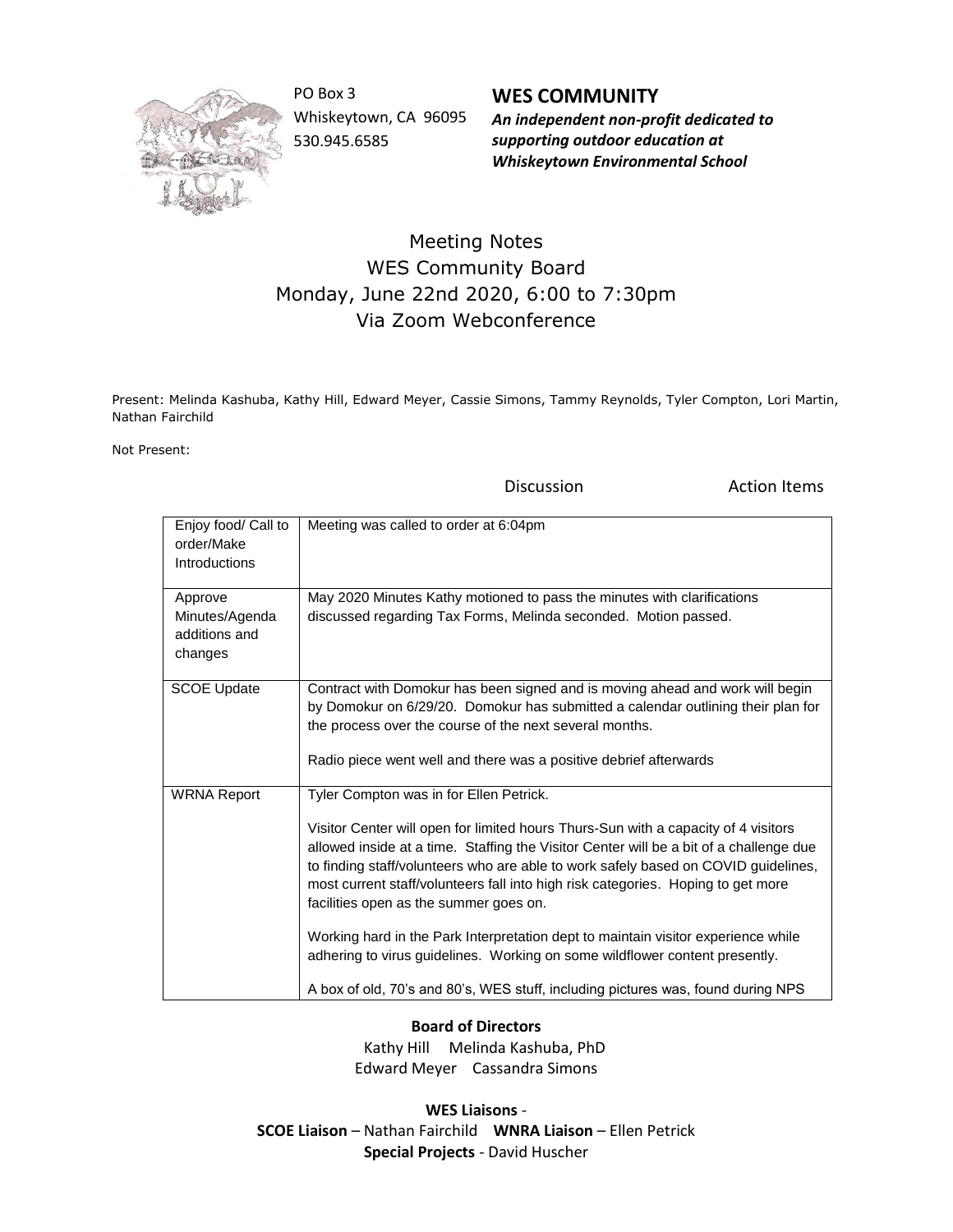|                                                            | facility clean up and organization. Kathy will pick up the box this week and mine it<br>for interesting and historical materials.                                                                                                                                                                                                                                                                                                                                                                                                                                                                                                                                                                                                                                                                                                                                                                                        |
|------------------------------------------------------------|--------------------------------------------------------------------------------------------------------------------------------------------------------------------------------------------------------------------------------------------------------------------------------------------------------------------------------------------------------------------------------------------------------------------------------------------------------------------------------------------------------------------------------------------------------------------------------------------------------------------------------------------------------------------------------------------------------------------------------------------------------------------------------------------------------------------------------------------------------------------------------------------------------------------------|
| Friends of<br>Whiskeytown                                  | Tammy Reynolds reported. Last 2 meetings did not have a quorum. Getting ideas<br>together regarding fundraising. Working on getting the website back up and<br>running and updating info                                                                                                                                                                                                                                                                                                                                                                                                                                                                                                                                                                                                                                                                                                                                 |
| <b>Treasurers Report</b>                                   | Current Balance \$3,850.00                                                                                                                                                                                                                                                                                                                                                                                                                                                                                                                                                                                                                                                                                                                                                                                                                                                                                               |
|                                                            | No expenses recently except for the storage unit.                                                                                                                                                                                                                                                                                                                                                                                                                                                                                                                                                                                                                                                                                                                                                                                                                                                                        |
|                                                            | Brief discussion of tracking "Donations In Kind" for future budget sheets. Kathy will<br>work on a process for the future.                                                                                                                                                                                                                                                                                                                                                                                                                                                                                                                                                                                                                                                                                                                                                                                               |
| On-going<br><b>Business</b>                                |                                                                                                                                                                                                                                                                                                                                                                                                                                                                                                                                                                                                                                                                                                                                                                                                                                                                                                                          |
| <b>Special Use Permit</b><br>for 50 <sup>th</sup> Birthday | Melinda has not heard anything back yet from the NPS contact. Will send out a<br>note to the NPS contact to ensure that they don't have any outstanding questions.                                                                                                                                                                                                                                                                                                                                                                                                                                                                                                                                                                                                                                                                                                                                                       |
|                                                            | Anna Schrenk gave Melinda some feedback regarding MOU and Work Plan and<br>Melinda will make adjustments if needed.                                                                                                                                                                                                                                                                                                                                                                                                                                                                                                                                                                                                                                                                                                                                                                                                      |
| 50 <sup>th</sup> Birthday<br>Committee<br>Meeting          | Meeting every other week on a regular basis and taking on new volunteers and<br>getting them involved in tasks as they come on. Public involvement and public<br>ownership is an emphasis of the 50 <sup>th</sup> project. Getting ready for any style, size of<br>event. If the event has to be cancelled, the WESForever website will act as a<br>display for photos and stories compiled from the public. Kathy and Lori visited the<br>campus last week to get an idea as to how to host an event in the time of COVID<br>and get some plans together for how visitors may be able to be hosted at the<br>campus.<br>Campus will require site prep before an event is to take place there.<br>Cassie and Kathy are going to start posting on WES Community FB about the<br>Story project and getting the public involved and allowing the public to submit<br>recorded stories. Will be going out after the meeting. |
| <b>Bylaws Update</b>                                       | Getting paper signed will have to done by person                                                                                                                                                                                                                                                                                                                                                                                                                                                                                                                                                                                                                                                                                                                                                                                                                                                                         |
| <b>Update on Mailing</b><br>List and MailChimp             | Kathy is learning a lot in the process of creating an email campaign using<br>Mailchimp with the help of Elizabeth. Work in progress with success coming slowly<br>but surely.                                                                                                                                                                                                                                                                                                                                                                                                                                                                                                                                                                                                                                                                                                                                           |
| Storage Unit<br>Update                                     | Permission to store in Gettysburg cabin from NPS. Kathy and Lori went to check<br>out the cabin and will get a group of Volunteers together on Wednesday 6/24/20 to<br>clean up the cabin and begin moving in supplies.<br>Kathy made a motion to spend up to \$120 purchase more totes to protect supplies<br>while stored in the cabin, Cassie seconded. Motion passed unanimously.                                                                                                                                                                                                                                                                                                                                                                                                                                                                                                                                    |
| <b>Website Updates</b>                                     | Updated minutes, it is up and ready to make tweaks if needed.                                                                                                                                                                                                                                                                                                                                                                                                                                                                                                                                                                                                                                                                                                                                                                                                                                                            |
|                                                            |                                                                                                                                                                                                                                                                                                                                                                                                                                                                                                                                                                                                                                                                                                                                                                                                                                                                                                                          |
| Wesforever.org                                             | Short meeting planned for Monday 6/29/20.                                                                                                                                                                                                                                                                                                                                                                                                                                                                                                                                                                                                                                                                                                                                                                                                                                                                                |